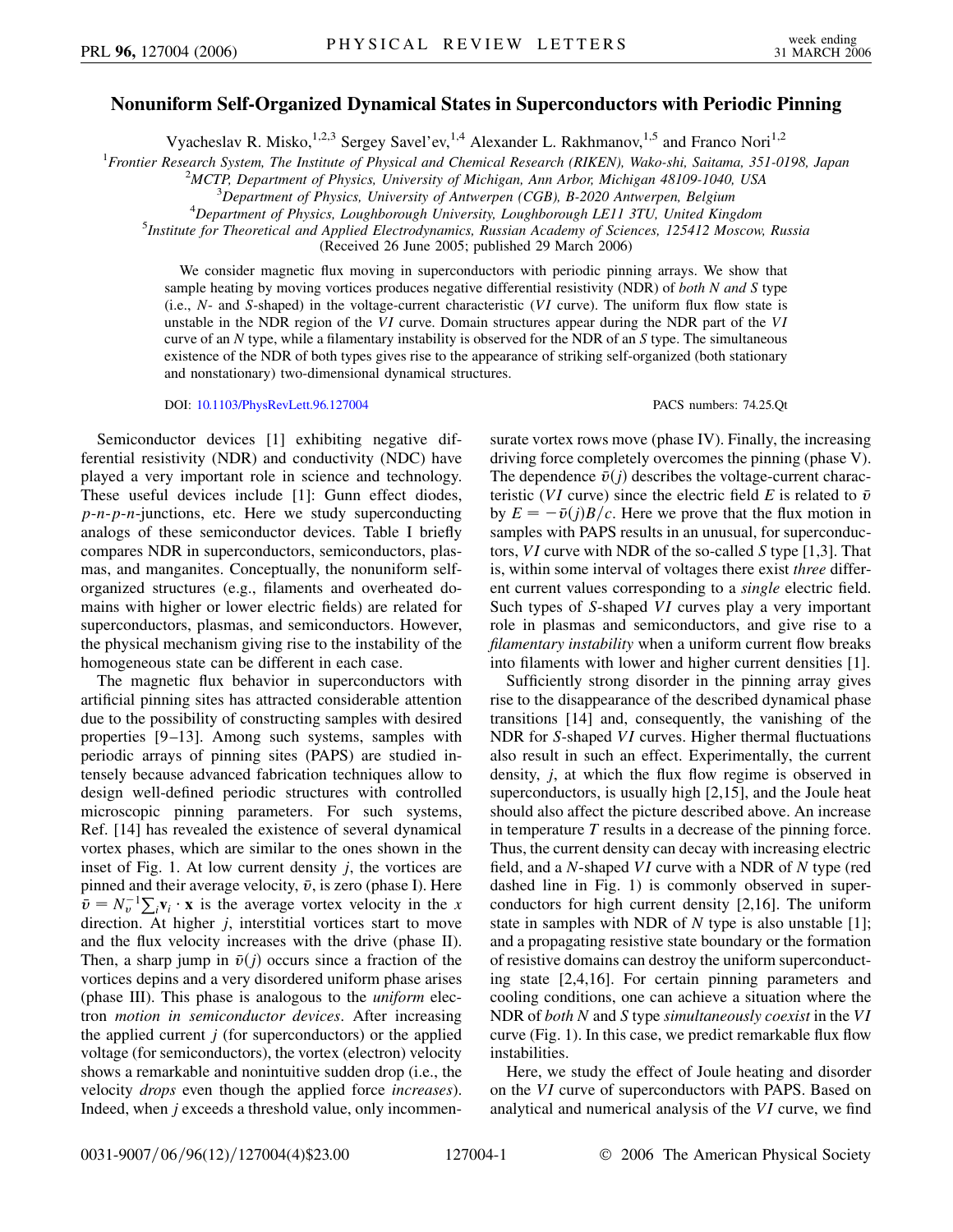TABLE I. Comparison between nonuniform nonequilibrium states in superconductors, semiconductors, plasmas, and manganites with *VI* curves having negative differential resistivity (NDR). Since *IV* curves in semiconductors map to *VI* curves in superconductors, then NDC (for semiconductors) maps into NDR for superconductors. Here, *NS*-type shapes for semiconductors correspond to  $S(N)$  type for superconductors [2]. The negative differential conductivity (NDC) found in [3] is analogous to the Gunn effect in semiconductors, where electron-charge modulations lead to steps in  $j(E)$  in the NDC regime.

|                  | Superconductors                           | Semiconductors         | Plasmas               | Manganites          |
|------------------|-------------------------------------------|------------------------|-----------------------|---------------------|
| Carriers         | flux quanta                               | charge quanta:         | electrons             | electrons, holes    |
|                  |                                           | electrons or holes     |                       |                     |
| Characteristic   | voltage-current                           | current-voltage        | $IV$ curve            | $IV$ curve          |
| curve            | $(VI)$ curve                              | $(IV)$ curve           |                       |                     |
| Homogeneous      | homogeneous flux                          | homogeneous            | homogeneous           | homogeneous         |
| state            | and current flows                         | current flow           | current flow          | current flow        |
| Origin of        | incommensurate or commensurate            | nonlinear electron     | ionization            | .                   |
| S-shape NDR      | vortex dynamical phases in PAPS           | transport              |                       |                     |
| Origin of        | overheating, Cooper pair                  | overheating, electron, | heating [7]           | heating [8]         |
| $N$ -shape NDR   | tunneling $[4]$ ; vortex-core:            | or hole tunneling      |                       |                     |
|                  | shrinkage [5] $(T \approx T_c)$ ;         |                        |                       |                     |
|                  | expansion [3], driven [6] ( $T \ll T_c$ ) |                        |                       |                     |
| <b>Filaments</b> | supercurrent filaments                    | normal current         | pinch-effect          | .                   |
|                  |                                           | filaments              |                       |                     |
| Domains          | vortex-induced higher $E$                 | higher $E$             | higher $E$ overheated | higher E overheated |
|                  | overheated domains                        | overheated domains     | domains               | domains             |

the conditions under which the *VI* curve has a NDR region of either *S* type or *N* type, or both. We discuss the effect of the shape of the NDR on the vortex and current flow. We argue that the coexistence of the NDR of *both*, *S* and *N* types, gives rise to the macroscopically nonuniform self-organized dynamical structures in the flux flow regime.

We numerically integrate the two-dimensional overdamped equations of motion [14,17,18] for the flux lines driven, by the current *j*, in the *x* direction over a square PAPS with lattice constant *a*:  $\eta \mathbf{v}_i = \mathbf{F}_i^{vv} + \mathbf{F}_i^{vp} + \mathbf{F}_i^T$  +  $\mathbf{F}_d$ . Here  $\eta$  is the flux flow viscosity [15],  $\mathbf{v}_i$  is the velocity of *i*th vortex,  $\mathbf{F}_i^{vv}$  is the force acting on the *i*th vortex per unit length due to the interaction with other vortices,  $\mathbf{F}_i^{\nu \hat{p}}$  is the *i*th vortex-pin interaction,  $F_d = j\phi_0/c$  is the driving force, and  $\phi_0$  is the flux quantum. The thermal fluctuation contribution to the force,  $\mathbf{F}_i^T$ , satisfies:  $\langle F_i^T(t) \rangle_t = 0$  and  $\langle F_i^T(t)F_j^T(t')\rangle_t = 2\eta k_BT\delta_{ij}\delta(t-t').$ 

The vortex-vortex interaction is modeled by  $\mathbf{F}_i^{vv}$  $[\phi_0^2/8\pi^2\lambda^3(T)]\sum_{j=1}^{N_v}K_1(|\mathbf{r}_i - \mathbf{r}_j|/\lambda(T))\hat{\mathbf{r}}_{ij}$ ,  $K_1$  is the modified Bessel function, the summation is performed over the positions **r**<sub>*j*</sub> of  $N_v$  vortices in the sample, and  $\hat{\mathbf{r}}_{ij} = (\mathbf{r}_i - \mathbf{r}_j)$  $\mathbf{r}_j$ / $|\mathbf{r}_i - \mathbf{r}_j|$ . The temperature dependence of the penetration depth  $\lambda$  is approximated as  $\lambda(T) = \lambda_0 (1 - T^2/T_c^2)^{-1/2}$ . The Ginzburg-Landau formula for  $H_{c2}(T)$  is used and we assume that the ratio  $\kappa_{GL} = \lambda/\xi$  is temperature independent (here  $\xi$  is the coherence length). The pinning is modeled as  $N_p$  parabolic wells located at positions  $\mathbf{r}_k^{(p)}$ . The pinning force per unit length is  $\mathbf{F}_i^{vp} = (F_p(T)/r_p) \times$  $\sum_{k=1}^{N_p} |\mathbf{r}_i - \mathbf{r}_k^{(p)}| \Theta(r_p - |\mathbf{r}_i - \mathbf{r}_k^{(p)}| / \lambda_0) \hat{\mathbf{r}}_{ik}^{(p)}$ , where  $r_p$  is the range of the pinning potential,  $\Theta$  is the Heaviside step function, and  $\hat{\mathbf{r}}^{(p)}_{ik} = (\mathbf{r}_i - \mathbf{r}_k^{(p)})/|\mathbf{r}_i - \mathbf{r}_k^{(p)}|$ . We estimate the maximum pinning force,  $F_p = F_p(T)$ , as  $H_c^2 \xi^2 / r_p$ and, thus,  $F_p(T) = F_{p0}(1 - T^2/T_c^2)$ .

For brevity, the simulations shown here are for  $18 \times 12$  $\lambda_0^2$  periodic cells and at magnetic fields near the first matching field,  $B_{\phi} = \phi_0/a^2$ , where  $N_p = N_v$ . First, we start with a high-temperature vortex liquid. Then, the temperature is slowly decreased down to  $T = 0$ . When cooling down, vortices adjust themselves to minimize their energy, simulating field-cooled experiments. Then we in-



FIG. 1 (color online). The average vortex velocity  $\bar{v} \propto E$  vs current *j* for  $B/B_{\Phi} = 1.074$ ,  $r_p = 0.2\lambda_0$ , and  $F_p/F_0 = 2$  for increasing (red open circles) and for decreasing (blue open squares) *j*. State *A* is unstable and the sample divides into filaments, some in states *B* and some in *C*. State *C* is also unstable. The corresponding stable states are on the lower (point *E*) and on the upper (point *D*) *VI*-curve branches. Inset: *VI* curve when no heating effects are taken into account.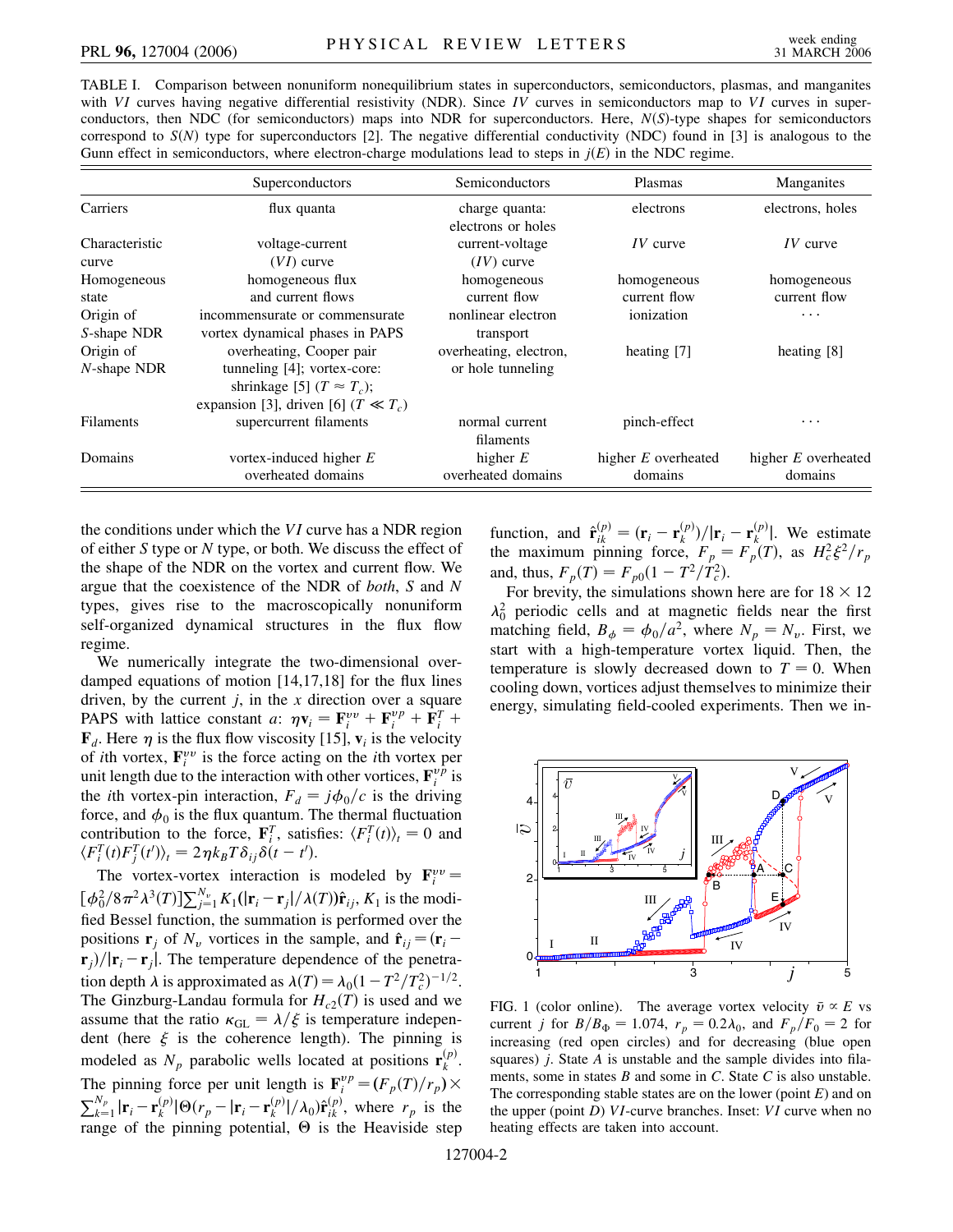crease the driving current and compute the average vortex velocity  $\bar{v}(i)$ .

The average power of Joule heating per unit volume is  $jE = j\bar{v}B/c$ . We assume that the temperature relaxation length is larger than any local scale and the sample thickness. Under such conditions, the local temperature increase due to vortex motion can be found from the heat balance equation [2]:  $h_0 S(T - T_0) = \bar{v} j B V/c$ , where  $h_0$  is the heat transfer coefficient,  $T_0$  the ambient temperature, and  $S$  and *V* are the sample surface and volume. Further, we shall assume that  $T_0 \ll T_c$  and neglect  $T_0$ . We define the dimensionless driving force as  $f_d = j/j_0$  and introduce the dimensionless parameters  $V_x = \bar{v}/v_0$  and  $b = B/B_{\phi}$ , where  $v_0 = c^2/4\pi\kappa_{\text{GL}}^2\sigma_n\lambda_0$ , and  $j_0 = c\phi_0/8\pi^2\lambda_0^3$ . We assume that the normal state conductivity  $\sigma_n$  is temperature independent. As a result, the temperature and the driving force are related by:  $T/T_c = K_{\text{th}}V_x f_d b$ , where  $K_{\text{th}} =$  $j_0 v_0 B_\phi V / c h_0 T_c S$  is the ratio of the characteristic heat release to heat removal. Using the rough estimates  $\lambda_0 =$ 2000 Å,  $\kappa_{\text{GL}} = 100$ ,  $\sigma_n = 10^{16} \text{ s}^{-1}$ ,  $V/S = 1000 \text{ Å}$ ,  $T_c = 90$  K,  $B_{\phi} = 500$  G, and  $h_0 = 1$  W/cm<sup>2</sup> K, we find  $K_{\text{th}} = 0.05{\text{-}}0.06$  and  $F_{p0}$  is of the order of  $F_0 = \phi_0 j_0/c$ . In the simulations, we used  $K_{\text{th}} = 0.0525$ .

The velocity  $\bar{v}$  versus current *j* (which coincides with the sample *VI* curve in dimensionless variables) is presented in Fig. 1 for increasing and for decreasing *j* [if we neglect the heating effect,  $\bar{v}(j)$  has the shape shown in the inset of Fig. 1, similar to Ref. [14] ]. For low currents,  $j \leq$ 3, the effect of heating is negligible; for  $j \ge 3.7$ , the behavior of  $\bar{v}(i)$  drastically changes, compared to the nonheating case shown in the inset of Fig. 1. In particular, an abrupt transition occurs between regimes IV and V. The most pronounced feature related to *heating* is the appearance of *hysteresis* in regions IV and V: the overheated vortex lattice (for decreasing *j*) keeps moving as a whole at lower currents than the ''cold'' one (for increasing *j*). As a result, we obtain a complex *N*- and *S*-type *VI* curve, characterized by *two kinds of instabilities*. For example, if the current density exceeds the value  $j \approx 3.7$  (point *A*), the uniform current flow is unstable and the so-called filamentary instability [1] occurs. Consequently, the current flow breaks into supercurrent filaments, some with lower  $j_B$ (state B) and others with higher  $j_C$  (state C). The state C is, in its turn, unstable. The corresponding stable states are on the lower (E) and on the upper (D) *VI*-curve branches.

Note that a small amount of pinning disorder influences  $\bar{v}(i)$  and can lead to the disappearance of phase III [19]. However, *the robust hysteresis, related to heating, remains*.

For a sample included in an electric circuit (see inset in Fig. 2), the circuit equation is  $LI + RI + IE = U$ , where  $I = jA$ , *L* and *R* are the inductance and resistance, *A* and *l* are the sample cross section and length, and *U* is a constant voltage. The circuit and Maxwell equations describe the development of small field perturbations  $\delta$ **E** and  $\delta$ **B** and current  $\delta j$ . We seek perturbations of the form  $\delta E$ ,  $\delta B$ ,  $\delta j \propto$  $\exp(\nu t/t_0)$ , where  $\nu$  is the value to be found and  $t_0 = L/R$ .



FIG. 2 (color online). Schematic *VI* curve of the superconductor for two different values of the hysteresis due to overheating. The more pronounced hysteresis loop (shown by the green solid line) corresponds to a larger value of the characteristic heat release. Inset: electrical circuit and the sample with filaments.

An instability develops if Re  $(\nu) > 0$ . In general, we should consider also the thermal equation, but for filamentary instabilities the temperature rise is not of importance. To find the instability criterion we consider *y*-dependent perturbations [1]. In such a geometry,  $\delta$ **E** has only the *x* component, while  $\delta$ **B** has only the *z* component. Using  $\delta B = ct_0 \delta E'/\nu w$ , we find from the circuit and Maxwell equations that:

$$
(\nu + 1)\delta \bar{j} + \rho_c^{-1} \delta \bar{E} = 0, \qquad (1)
$$

$$
\delta E'' - \beta \delta E' - \frac{\nu t_s}{t_0} \delta E = 0, \tag{2}
$$

where  $\delta \bar{j}$  and  $\delta \bar{E}$  are the values averaged over the cross section, prime is differentiation over the dimensionless coordinate  $y/w$ , *w* is the sample half-width,  $\rho_c = RA/l$ ,  $t_s = (4\pi w^2/c^2)(\partial j/\partial E), \ \beta = (4\pi w/c)(\partial j/\partial B)$  are parameters, which are either positive or negative depending on the part of the *VI* curve for given background fields *E* and *B*. All quantities are averaged over a volume which includes a large number of vortices.

The first boundary condition to Eq. (2),  $\delta B(w)$  =  $-\delta B(-w)$ , is obtained assuming that the applied magnetic field *B* is constant. From Maxwell equations we derive  $\delta B(w) - \delta B(-w) = 8\pi w \delta \bar{j}/c$ . Using these  $\delta B$ 's, and substituting  $\delta \bar{j}$  from Eq. (1), we obtain the second boundary condition  $\delta E'(w) = -\gamma \nu \delta \bar{E}/(\nu + 1)$ , where  $\gamma =$  $4\pi w^2 l/c^2 A L$ . Substituting the solution of Eq. (2),  $\delta E =$  $C_1 \exp(p_1 y/w) + C_2 \exp(p_2 y/w)$ , to the boundary conditions and requiring a zero determinant for the obtained set of linear equations for constants  $C_i$ , we find the equation for the eigenvalues  $\nu$ 

$$
\left[p_2 + \frac{\gamma \nu}{(\nu + 1)p_2}\right] \frac{p_1 \tanh p_2}{p_2 \tanh p_1} = p_1 + \frac{\gamma \nu}{(\nu + 1)p_1},\quad (3)
$$

where  $p_{1,2} = \frac{\beta}{2} \pm \sqrt{\frac{\beta^2}{4} + vt_s/t_0}$ .

For small values of  $|\partial j/\partial B|$ , the solution of Eq. (3) can be found explicitly (with accuracy up to  $|\beta^2|$ ):  $\nu = -1$  –  $\gamma t_0/t_s$ . It follows from this relation that the instability